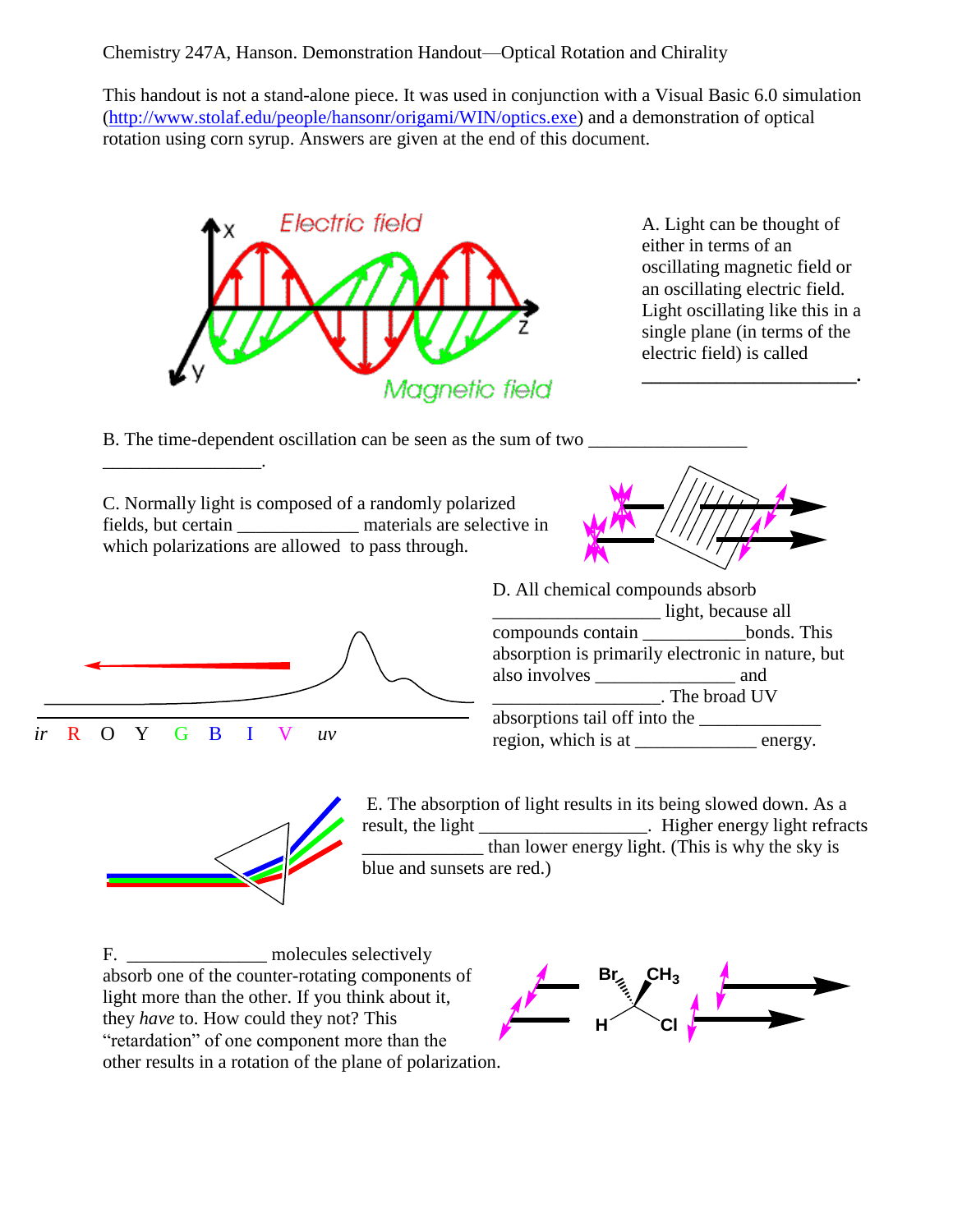G. The extent to which the plane of polarization is rotated is called the (alpha), which depends upon several factors, including the intrinsic structure of the molecule and arrangement of bonds (the \_\_\_\_\_\_\_\_\_\_\_ \_\_\_\_\_\_\_\_\_\_\_\_\_\_\_) at a specific wavelength of light, the  $\Box$  of the sample, and the  $\Box$   $\Box$   $\Box$  according to the following

\_\_\_\_\_\_\_\_\_\_\_\_\_\_\_\_\_\_\_\_\_\_\_\_\_\_\_\_\_\_\_\_\_\_\_\_\_\_\_\_\_\_\_\_\_\_\_\_\_\_\_\_\_

formula:

H. Note that the concentration is given in the units of grams per mL and the path length is given in the odd units of decimeters. This is for historical reasons. Our cells are 20 cm, or \_\_\_ dm, long. They hold about 25 mL of solution.

| I. The specific rotation of a sample also depends<br>compound rotates the plane in the opposite direction,<br>so if both are present, the<br>specific rotation is lower than the specific rotation for<br>the enantiomer. | $Br_2$ CH <sub>3</sub><br>н<br>н | Br,<br>н<br>$H_3C_{\geq 0}Br$<br>CI | CI.                                                        |
|---------------------------------------------------------------------------------------------------------------------------------------------------------------------------------------------------------------------------|----------------------------------|-------------------------------------|------------------------------------------------------------|
| (This is often expressed in percent.) If a sample is "100% optically pure" then it is a single<br>enantiomer.                                                                                                             |                                  |                                     |                                                            |
| K. Optical purity is sometimes called "<br>the amount of one is the amount of one                                                                                                                                         |                                  |                                     |                                                            |
| enantiomer that is in excess of the other enantiomer. If we                                                                                                                                                               |                                  |                                     |                                                            |
| have, for example, " $60\%$ EE," then % of the mixture is one                                                                                                                                                             |                                  | 60%                                 | $100\%$ total                                              |
| enantiomer and ___% is the other, for a DIFFERENCE (an                                                                                                                                                                    |                                  |                                     | 60% EE                                                     |
| <i>excess</i> ) of 60%. Effectively, if the EE is 60%, then $(100 - 60)$                                                                                                                                                  |                                  |                                     | $[\alpha]_{\text{obsrved}} = (0.60)[\alpha]_{\text{pure}}$ |
| $=$ 40% of the mixture is racemic (20% is one enantiomer, and                                                                                                                                                             | 20%                              | 20%                                 |                                                            |
| 20% is the other) and contributes nothing to the overall                                                                                                                                                                  |                                  |                                     |                                                            |
| rotation. Thus, $(100 - EE) / 2$ gives the percent of the _______                                                                                                                                                         | $(-)$                            | $(+)$                               |                                                            |
| enantiomer in a mixture.                                                                                                                                                                                                  |                                  |                                     |                                                            |

L. If both enantiomers are present in exactly the same amounts, then optical purity, or enantiomeric excess, is  $\_\_\%$  and we have what is called a " $\_\_\_\_\_\_\_\_\_\_\_\_\_$